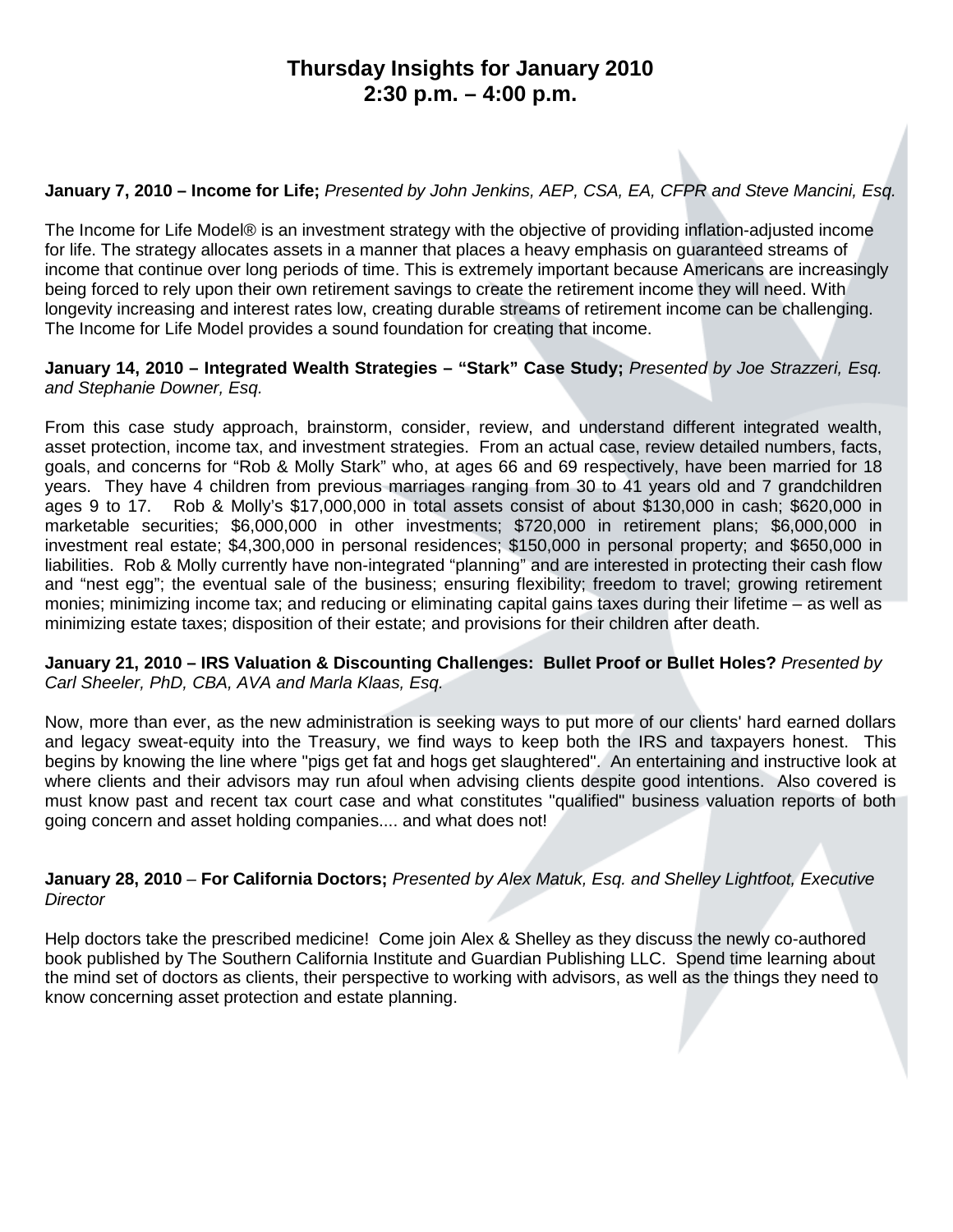# **Thursday Insights for February 2010 2:30 p.m. – 4:00 p.m.**

#### **February 4, 2010 – Integrated Wealth Strategies – "Kaplan" Case Study;** *Presented by Joe Strazzeri, Esq. and Stephanie Downer, Esq.*

From this case study approach, brainstorm, consider, review and understand different integrated wealth, asset protection, income tax, and investment strategies. From an actual case, review detailed numbers, facts, goals, and concerns for "Mr. Kaplan", a 53 year old, single, "straight shooter" who has two children ages 24 & 25 and over \$12,000,000 in assets. The types of assets include \$10,000 in cash; \$180,000 in marketable securities; \$8,000,000 in other investments; \$400,000 in qualified retirement plan; \$1,400,000 in real estate holdings; \$1,700,000 in personal residence; \$130,000 in personal property; and \$480,000 in liabilities. Mr. Kaplan currently has non-integrated "planning" and is interested in maintaining his customary lifestyle; simplifying and clarifying the ownership structure of his companies; providing asset protection for his various companies; not working but maintaining an active role in the businesses; leaving a legacy to his children in the form of something other than cash; charitable intentions without compromising financial independence; eliminating federal taxes; reducing income taxes; and maintaining flexibility to change planning in the future.

#### **February 11, 2010** – **Two-Step Sales;** *Presented by Sal Capizzi and Shelley Lightfoot, Executive Director*

Un-complicate the complicated. Learn how to work with High-Net-Worth investors to help guide them through the sales process, and take them from prospect to client in two meetings. You will learn how to utilize the "Dunham 2-Step™", Dunham & Associates CEO Jeffrey Dunham's profiling questionnaire designed to best ensure that client's needs are served, goals are defined, and expectations are met. In addition, this presentation will provide practical tips and examples of how to effectively structure conversations, leverage active listening, how to ask appropriate questions, and how else to employ a number of profiling and client discovery techniques. The "Dunham 2-Step™" will be distributed at the session.

#### **February 18, 2010 – How to Create Wealth and Value out of Life Insurance Policies;** *Presented by Greg Ives and Trey Fairman, JD*

Life Settlement is a fast growing industry and is providing a way in which retired Americans can look to create additional wealth. Over 85% of Universal Life Policies and 95% of Term Policies never result in a death benefit being paid. This course will give you an overview of the Life Settlement Industry, how the transaction works, and how you can create wealth and value for your clients, and for your business.

### **February 25, 2010 – Pre-Empted Due to The Gathering 2010**

The Gathering is an annual symposium that combines a practical understanding of current events in estate, business, tax, insurance, and wealth strategies planning to keep you and your Independent Collaborative Advisor on the Razor's Edge.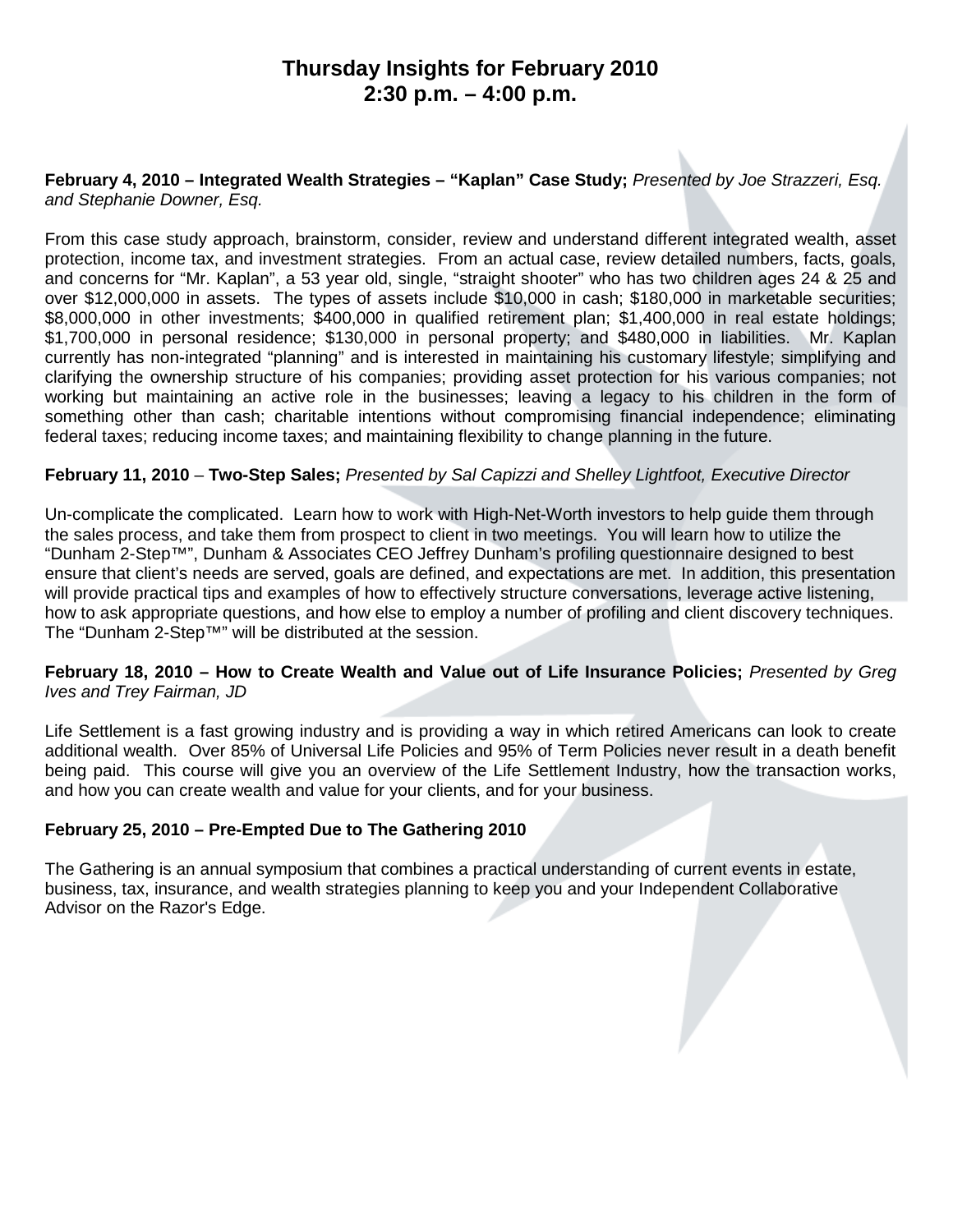# **Thursday Insights for March 2010 2:30 p.m. – 4:00 p.m.**

### **March 4, 2010 – 7 Steps to Successful Business Exit Strategies;** *Presented by Gregory Banner, CFP, CLU and Alex Matuk, Esq.*

Every business owner needs to plan with the end in mind as to how they are going to transition out of their business. Exit planning is a customized process of setting goals and deciding how to best achieve them. Proper exit planning will help maximize a business owner's return and minimize the tax liability when the business is transferred or sold.

### **March 11, 2010 – Integrated Wealth Strategies – "Harper" Case Study;** *Presented by Joe Strazzeri, Esq., Stephanie Downer, Esq., and Marla Klaas, Esq.*

From this case study approach, brainstorm, consider, review and understand different integrated wealth, asset protection, income tax, and investment strategies. From an actual case, review detailed numbers, facts, goals, and concerns of "Peter & Janice Harper". In their late 50's, Peter and Janice have been married for 24 years and have 4 grown children from previous marriages, three mutual children ages 13 to 22, 5 natural grandchildren and 3 step-grandchildren. They have well over \$35,000,000 in assets that include \$155,000 in cash; over \$27,000,000 in marketable securities; \$14,000,000 in other investments; \$106,000 in qualified retirement accounts; \$2,000,000 in personal residence; \$178,000 in personal property; and \$8,000,000 in liabilities. Peter and Janice currently have non-integrated "planning" and are interested in maintaining their current lifestyle and financial security through retirement; eliminating federal tax; debt & risk management control; allowing flexibility for Peter's entrepreneurial spirit while protecting current assets; creditor protection during their own lives and for their children after their death; saving on current income taxes; providing for their children in a way that instills the value of education and a good work ethic; lending a helping hand to their family; and creating a family charitable legacy.

### **March 18, 2010 – Are you Referable? - The Practice Experience**; *Presented by Joe Strazzeri, Esq. and Shelley Lightfoot, Executive Director*

We are living at a time when extraordinary estate and wealth strategies planning advisors are needed like never before. As a result, the public is searching for answers on how to preserve and protect what they have; and for answers on how to thrive into the future. This course is a dialogue on professional collaboration and the type of practice your referral sources and clients experience- your practice as seen through the eyes of others. It introduces you to techniques in which you and your team may use to gain the skills and quiet confidence to position your practice in the forefront of your community and how you can become a "referable" resource to others. Your practice is like no other and should be unique to you.

### **March 25, 2010 – International Tax Policy Part 1;** *Presented by Stephanie Downer, Esq*. *and Joe Strazzeri, Esq.*

This course will focus on the policy considerations that Congress and Treasury weighed as they considered various international income tax code sections and regulations or, at times, rulings. We will examine the problem that Congress faced that each particular piece of legislation was designed to solve. We will review whether the job that Congress did could have been done better. We will also look at current issues and discuss whether those issues need legislative solutions and, if so, explore the possible solutions.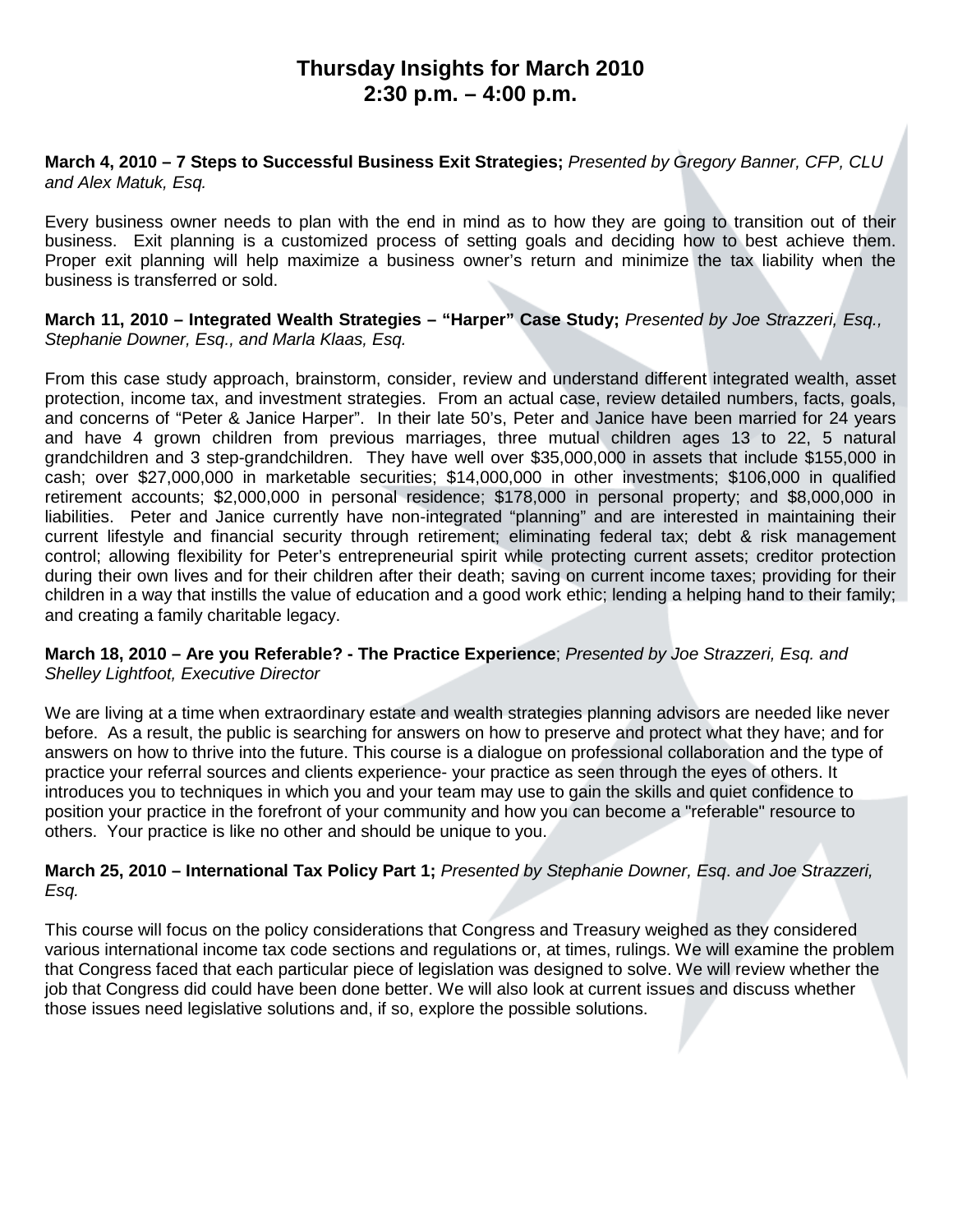# **Thursday Insights for April 2010 2:30 p.m. – 4:00 p.m.**

### **April 1, 2010 – Leverage & Estate Planning for your IRA**; *Presented by John Jenkins AEP, CSA, EA, CFPR & Stephen J. Mancini, Esq.*

Do you know what kills more large IRA accounts than anything else? - Admiration. Admiration kills large IRA accounts because the owner and even the financial advisor who helped them grow the account fail to plan for the ultimate income and potential estate taxes due on the balance. Instead, they get caught up in growing the account to the largest possible balance, admiring each statement and deriving great satisfaction from their savings and investment success. Come and learn how to leverage an IRA into a legacy asset that supports not only the owner and their spouse, but also several generations of beneficiaries.

### **April 8, 2010 – The Intersection of Elder Law and Estate Planning**; *Presented by Richard Scott Stewart, Esq. & Debra Streeter, Esq.*

Learn how to spot critical long term care issues and how to implement solutions into your planning strategies. Avoid common mistakes and pitfalls about Medi-Cal eligibility such as ignoring important Government Programs/Benefits or thinking it's too late to plan. Help your clients develop comprehensive solutions that will allow them peace of mind for their future physical and financial health.

## **April 15, 2010 – Pre-Empted due to SCI In-house Instructor Training**

The SCI team will conduct its annual review of the Facilitation Experience and Instructor qualifications.

### **April 22, 2010 – The Truth about Roth Conversions;** *Presented by David Reyes, Financial Architect* & *Joseph J. Strazzeri, Esq.*

Conversions are more than merely looking at the current tax bracket and whether we move up the bracket, also known as "bracket creep". Come learn why any Roth Conversion calculator is the first step, not the last step; consider such things as estate tax, future income tax rates and the health care reform act; and why your clients should convert as much as possible in year 2010. Finally, techniques will be discussed to minimize - and in some cases, eliminate the taxes on Roth Conversions...A tax free Roth Conversion.

## **April 29, 2010 – Pre-Empted Due to Strazzeri Mancini Team Building Event**

Every 5<sup>th</sup> Thursday the Strazzeri Mancini LLP & Southern California Institute Teams close the offices early to enjoy an afternoon of fun team building activities.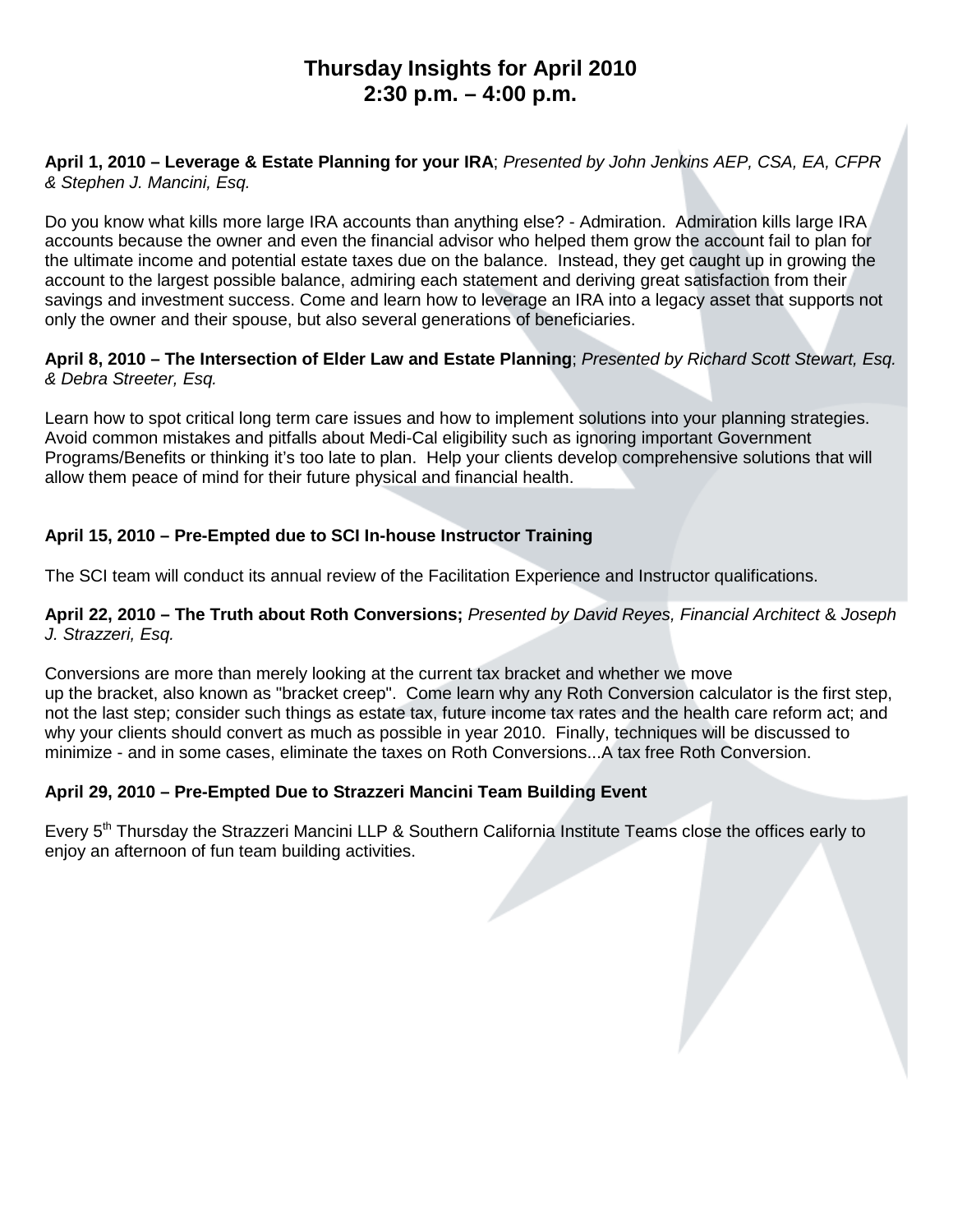# **Thursday Insights for May 2010 2:30 p.m. – 4:00 p.m.**

### **May 6, 2010 – Trustee Training: The Rights & Responsibilities;** *Presented by Leslie Klein, CFP & Kimberly Vawter, Esq.*

A client or a client's family member has just passed away and now the successor trustee must serve as trustee of the living trust. Are you prepared to handle the myriad of questions that successor trustees will have regarding their rights and responsibilities? Are you aware that tax and investment advice may be different in these situations? To help avoid personal liability, a trustee must seek professional financial, accounting and legal advice. This course is an overview of the legal and procedural requirements of trust administration to assist trustees and their advisors to properly discharge their duties. It addresses the need for legal, tax, accounting, and complete investment planning in trust administration.

## **May 13, 2010 – Pre-Empted due to the Laureate in Wealth Strategies Session #1**

The Laureate Programs are a variety of educational courses focused on attracting, retaining and working with affluent clientele in a collaborative professional environment.

### **May 20, 2010 – Compliance as a Marketing Tool?** *Presented by Jeff Groves, CRCP & Shelley Lightfoot, Executive Director*

Although it is not our recommended marketing plan, we know for sure breaking the rules is a great way to get your name negatively blasted in the media! Reduce regulatory risk and explore ways to use compliance as a marketing tool to help attract clients. Today, clients have a heightened expectation that professional investment firms proactively seek methods of keeping their investments safe. Review actual cases with Jeff and Shelley to learn what not to do as well as discover there are easy and inexpensive solutions. This course will not only help you be prepared for the coming visit by the regulators and avoid hefty fines, but also prepare you to answer client

questions about the operations of your firm and the safety of their investment.

## **May 27, 2010 – Rescuing 419 Plans;** *Presented by David Reyes, Financial Architect & Trey Fairman, JD*

Do you or a client have an old 419 Plan that is no longer IRS compliant? Did you know that you or your client could be exposed to severe IRS penalties for this non-compliant plan? We will discuss the difference between a 419 Plan, a "Compliant Plan" and the options you have. We will discuss the attributes of a non-compliant 419 Plan and the characteristics of making this a compliant plan.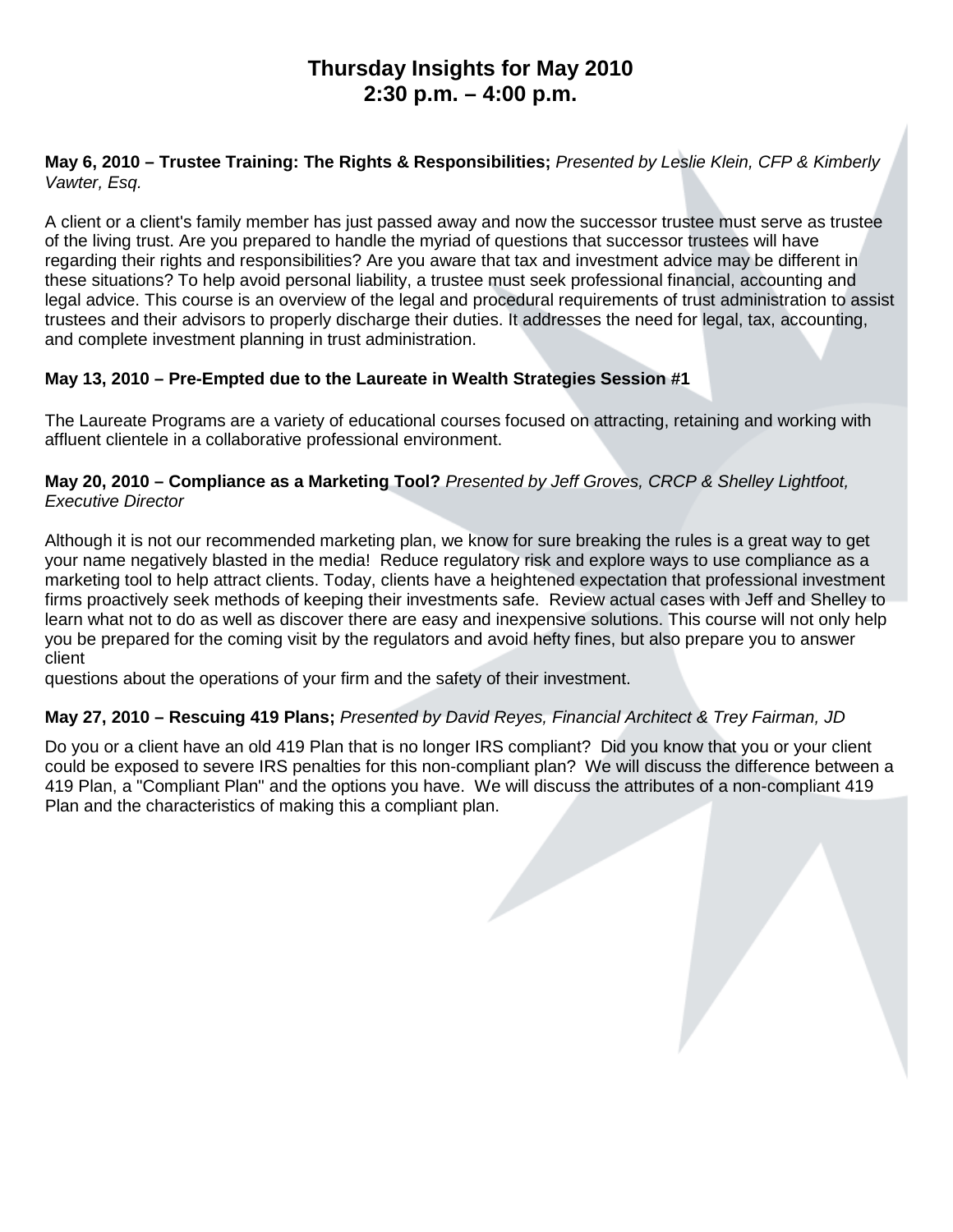# **Thursday Insights for June 2010 2:30 p.m. – 4:00 p.m.**

### **June 3, 2010 – Buy Sell Agreements & their Funding;** *Presented by Alejandro Matuk, Esq. & Laura Stees, CPA*

Alex will discuss common issues business owners need to address regarding buy-sell agreements including: Advantages, disadvantages, the different types, funding alternatives, valuation issues and common problems business owners encounter.

### **June 10, 2010 – Integrated Wealth Strategies – "Lesse" Case Study;** *Presented by Stephen J. Mancini, Esq. & Alejandro Matuk, Esq.*

From this case study approach, brainstorm, consider, review and understand different integrated wealth, asset protection, income tax, and investment strategies. From an actual case, review detailed numbers, facts, goals, and concerns of "Robert & Kristi Lesse", a young couple (45 and 34 years old respectively) who have been married for 10 years. They have a 17 year old son from Rob's previous marriage (lives with his mother) and a 3 year old son together. Rob and Kristi have over \$15,000,000 in assets which include \$330,000 in cash; \$9,600,000 in marketable securities; \$142,000 in annuities; \$6,600,000 in other investments; \$160,000 in qualified retirement plans; \$100,000 in investment real estate; \$270,000 in personal residence; \$370,000 in personal property; and \$2,300,000 in liabilities. Rob and Kristi currently have non-integrated "planning" and are interested in maintaining their customary lifestyle while providing for each other and their family; providing for and incentivizing their children in such a way as to pass on educational and work ethic values; saving on current income taxes; eliminating federal estate taxes; protecting themselves from predators and creditors (and their children after their death); protecting their home, possible Christmas tree farm, and consulting business in New York; ensuring Kristi and the children are taken care of in the event of Rob's death; lending a helping hand to family members; and endowing a family charitable cause in which future generations can participate.

### **June 17, 2010 – Realities of Defined Benefit and Pension Plans;** *Presented by David Reyes, Financial Architect & Joseph J. Strazzeri, Esq.*

We will learn and revisit "The Pension Protection Act of 2006" and what it means to us today. We will discuss how to maximize the funding of these plans and ways to create tax free income. We will also discuss how pension plans can be your clients best asset protection and wealth transfer tool. Finally, we will show examples of incorporating Defined Benefit Pension Plans with the 2010 Roth Conversion to create the maximum benefits for you and your clients.

### **June 24, 2010 – What Wealth Planners Need to Know about Estate Litigation;** *Presented by Roland Achtel, Esq. & Kimberly Vawter, Esq.*

Understanding financial & legal strategies is one thing, but understanding the litigation that might come up because of it is another. Learn from Roland and Kim how seemingly straight forward investment actions, situations, and/or trust language can cause litigation between family member beneficiaries and how advisors can help before, during, and after. In this case study driven course, explore and understand the world of estate and probate litigation and how it will affect your client families – and how to help.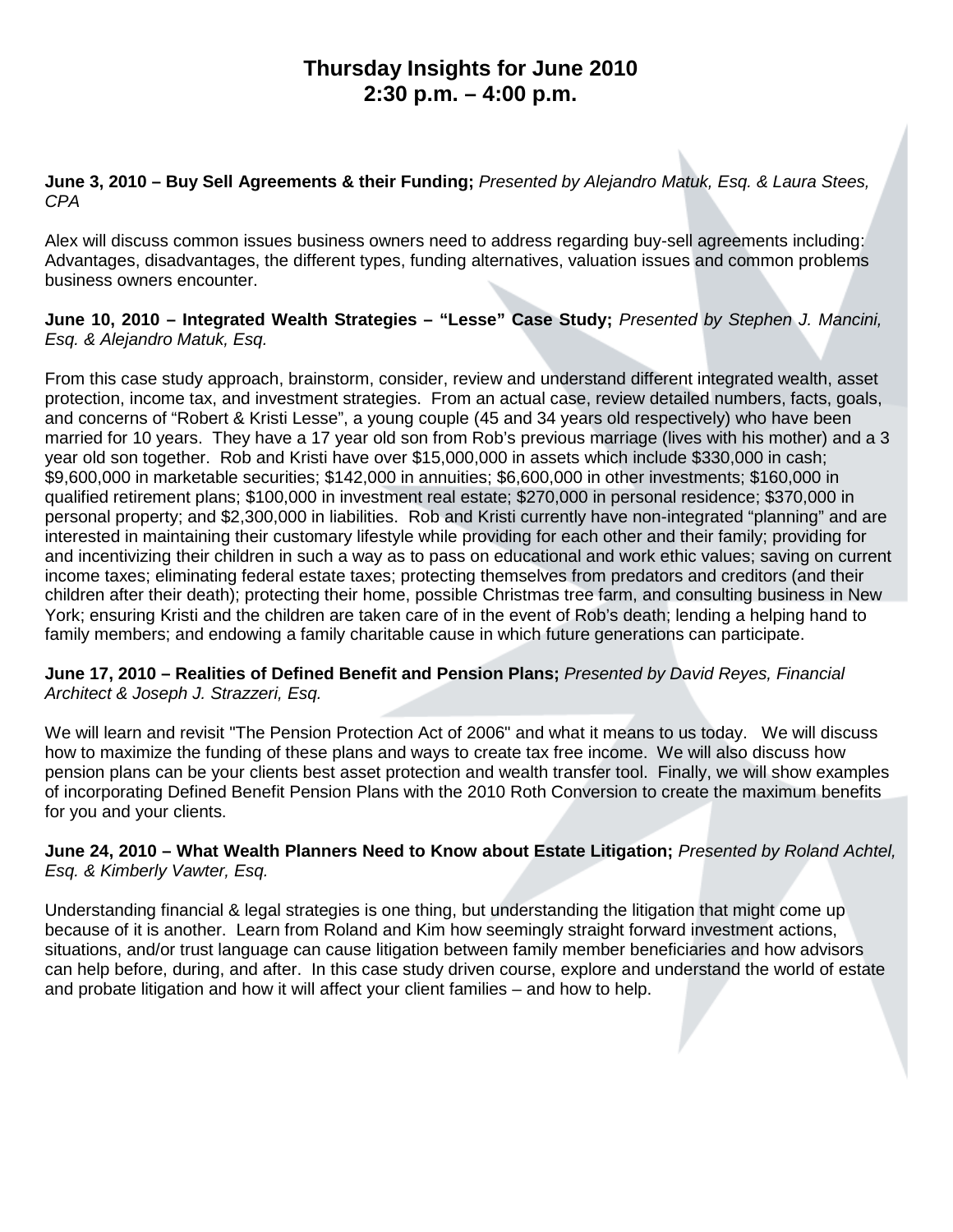# **Thursday Insights for July 2010 2:30 p.m. – 4:00 p.m.**

## **July 1, 2010 – Entity Choices;** *Presented by Gregory Banner, CFP, CLU and Alejandro Matuk, Esq***.**

Choosing an Entity: Sole Proprietorships, Partnerships, Corporations, Limited Liability Companies.

Evaluating The Entities - This course surveys each business entity option. Multiple considerations dictate which choice of entity, for example: What are the business goals of the owner(s)? How does ownership, liability protection, capitalization, management, sale of the business, estate planning, taxation, and owner and employee benefits affect the choice of business entity? Learn The Entity Choice Matrix.

## **July 8, 2010 – Integrated Wealth Strategies – "Alchem" Case Study;** *Presented by Joseph Strazzeri, Esq. & Stephen Mancini, Esq.*

From this case study approach, brainstorm, consider, review and understand different integrated wealth, asset protection, income tax, and investment strategies. From an actual case, review detailed numbers, facts, goals, and concerns of "Danny & Laurie Alchem", a younger couple struggling with the decision of whether to sell their business. Danny & Laurie have two children ages 8 & 6 and almost \$70,000,000 combined net worth that includes cash equivalents of \$2,000,000, marketable securities of \$324,000, qualified retirement plans of \$1,000,000, \$5,500,000 investment real estate, \$12,000,000 personal residence, \$2,145,000 personal property, business valued at approximately \$50,000,000, and \$3,331,000 in liabilities. Danny and Lori currently have non-integrated "planning" and are interested in asset protection planning for themselves and their business; providing for their children, and if possible Danny's brother during his lifetime; reducing income taxes and federal estate taxes; creditor protection during lifetime and for children after death; maintaining current lifestyle and financial security through retirement; and beginning a charitable planning legacy for the family.

# **July 15, 2010 – Pre-Empted Due to California Forum**

The California Forum is a condensed 2 day annual symposium concentrating on new financial planning topics and strategies that have materialized in CA laws over the previous year.

## **July 22, 2010 – Financial Physicals- A Tool for Client Success and Business Development;**  *Presented by Matt Rinkey and Bonnie Newland*

Have you ever wondered how you could systematically add value to your existing client base and at the same time increase your own businesses value? In many instances the services we are engaged to provide are just a subset of the advanced planning and advisory services our clients need. By taking a page from the general physician and performing routine Financial Physicals on your clients, you can improve your client's financial health and your businesses as well. Matt & Bonnie will provide a straightforward way to initiate your Financial Physicals, schedule client follow-ups and suggest new language you can use to explain your value to your clients.

# **July 29, 2010 – Pre-Empted Due to Strazzeri Mancini Team Building Event**

Every 5th Thursday the Strazzeri Mancini LLP & Southern California Institute Teams close the offices early to enjoy an afternoon of fun team building activities.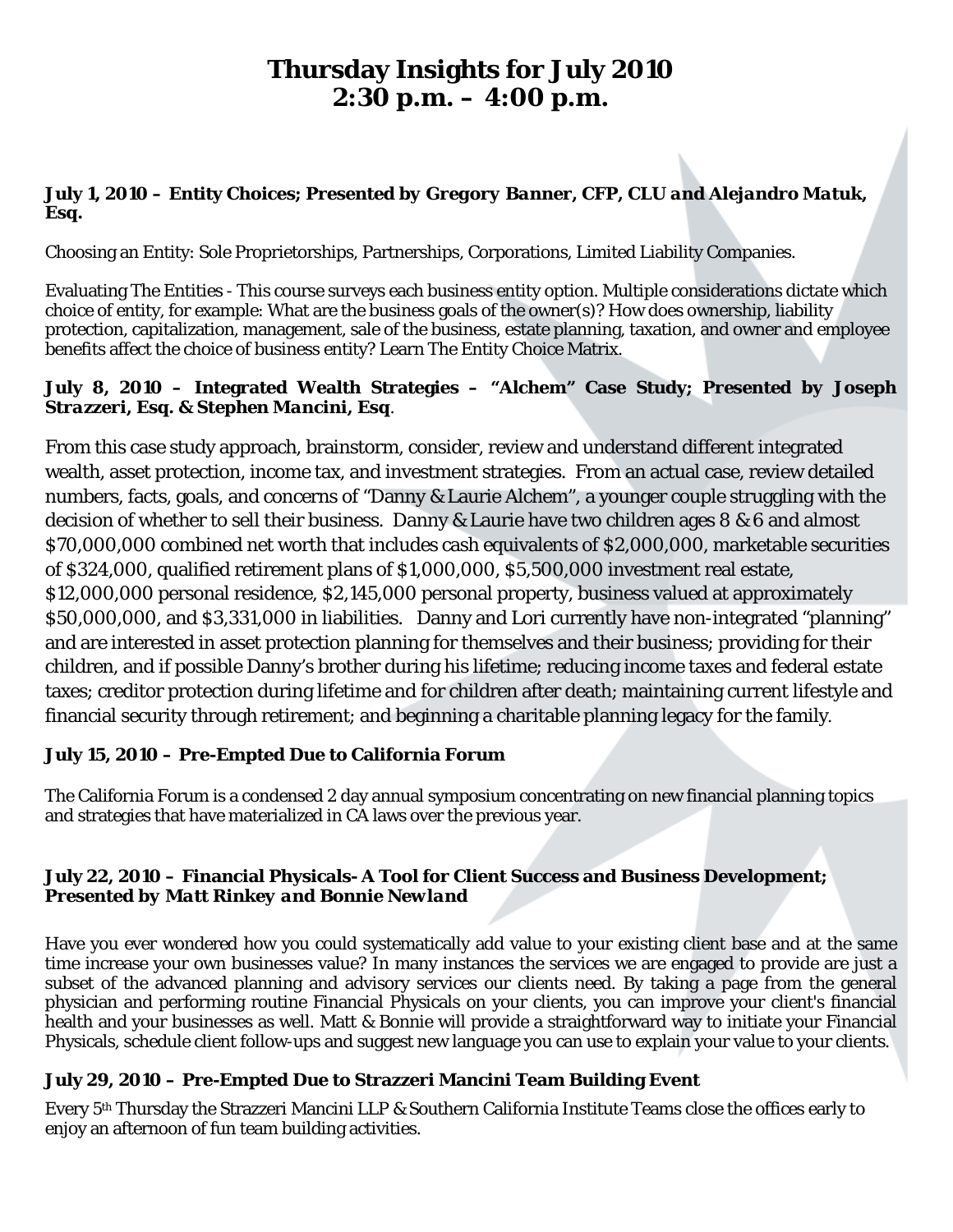# **Thursday Insights for August 2010 2:30 p.m. – 4:00 p.m.**

### **August 5, 2010 – Income for Life;** *Presented by John Jenkins, AEP, CSA, EA, CFPR & Stephen Mancini, Esq.*

The Income for Life Model® is an investment strategy with the objective of providing inflation-adjusted income for life. The strategy allocates assets in a manner that places a heavy emphasis on guaranteed streams of income that continue over long periods of time. This is extremely important because Americans are increasingly being forced to rely upon their own retirement savings to create the retirement income they will need. With longevity increasing and interest rates low, creating durable streams of retirement income can be challenging. The Income for Life Model provides a sound foundation for creating that income.

### **August 12, 2010 – Pre-Empted Due to LWS Session #3**

The Laureate Programs are a variety of educational courses focused on attracting, retaining and working with affluent clientele in a collaborative professional environment.

### **August 19, 2010 – The Shift of Risk-Management;** *Presented by Lawrence D. Duignan, Esq.,A.P.C. & Joseph Strazzeri, Esq.*

Historically, your clients have had a "no risk" perception about doing business with lenders and banking institutions. Residential and commercial financing business was done with utmost trust - and risk-management was not a formal consideration - at least until the "crash" occurred (2005---2009). Today, the risks of lender liabilities must clearly be considered upfront as a part of the overall business planning and risk-management factor. Join Larry & Joe as they review what compromises and defines those industry standards - as well as discuss possible solutions to help families and business owners resolve current situations and prevent future "messes".

### **August 26, 2010 – International Tax Policy, Part 1;** *Presented by Stephanie Downer, Esq. & Joseph Strazzeri, Esq.*

This course will focus on the policy considerations that Congress and Treasury weighed as they considered various international income tax code sections and regulations or, at times, rulings. We will examine the problem that Congress faced that each particular piece of legislation was designed to solve. We will review whether the job that Congress did could have been done better. We will also look at current issues and discuss whether those issues need legislative solutions and, if so, explore the possible solutions.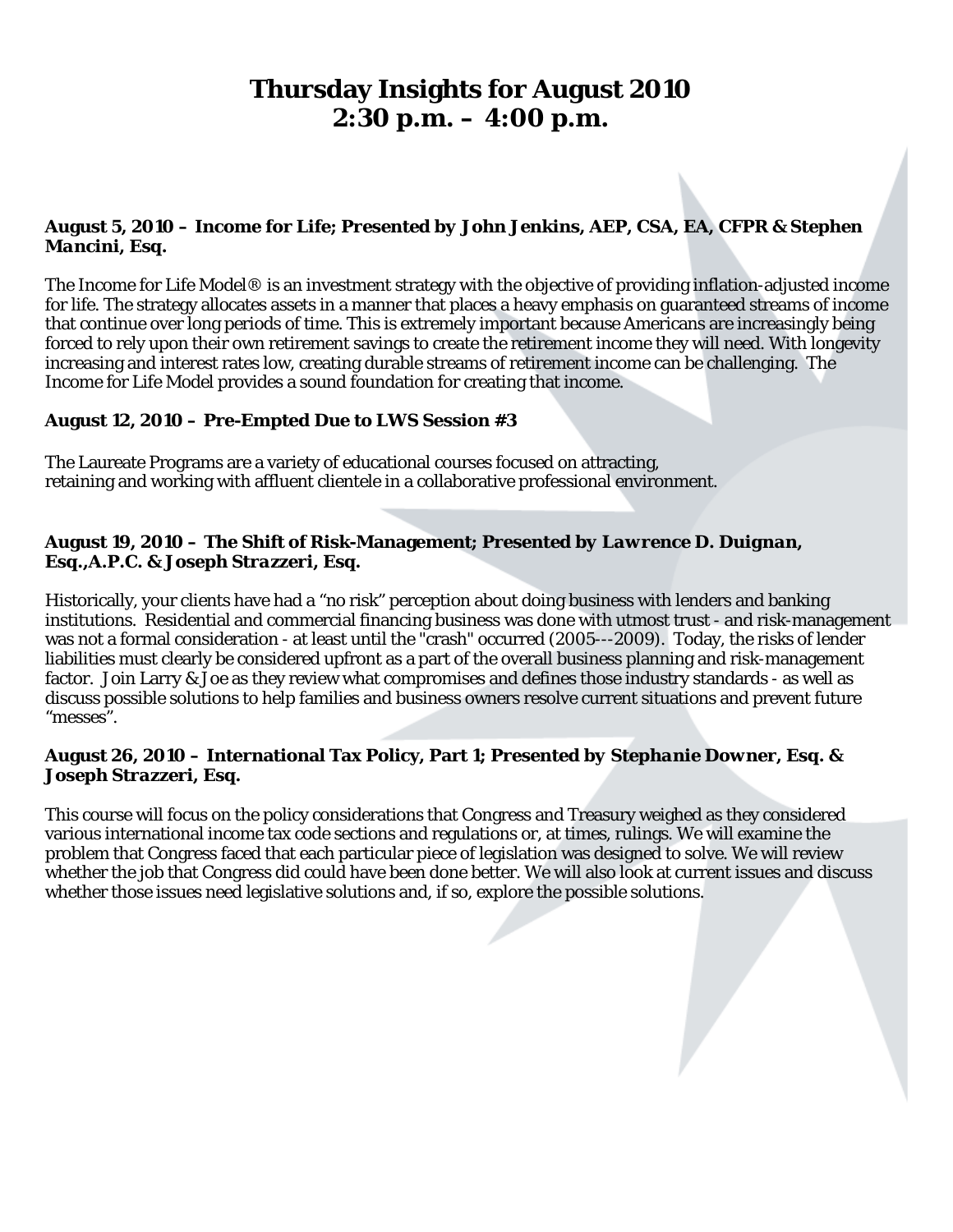# **Thursday Insights for September 2010 2:30 p.m. – 4:00 p.m.**

# **September 2, 2010 – 7 Steps to Successful Business Exit Strategies;** *Presented by Gregory Banner, CFP, CLU and Alejandro Matuk, Esq.*

Every business owner needs to plan with the end in mind as to how they are going to transition out of their business. Exit planning is a customized process of setting goals and deciding how to best achieve them. Proper exit planning will help maximize a business owner's return and minimize the tax liability when the business is transferred or sold.

### **September 9, 2010 – Integrated Wealth Strategies – "Cane" Case Study;** *Presented by Joseph Strazzeri, Esq. & Stephen Mancini, Esq.*

From this case study approach, brainstorm, consider, review and understand different integrated wealth, asset protection, income tax, and investment strategies. From an actual case, review detailed numbers, facts, goals, and concerns of "Sal & Sally Cane" who are in their late sixties with 3 children and 6 grandchildren. They have developed major investment real estate properties valued at over \$46,000,000, personal real estate of \$7,900,000, other investments worth about \$2,000,000, cash equivalents of \$80,000, marketable securities of \$253,000, personal property of \$727,000, and liabilities of \$20,230,000 – for a total net worth of just over \$37,000,000. Sal & Sally currently have non-integrated "planning" and are interested in maintaining their customary lifestyle; providing financial security of surviving spouse; maintaining adequate emergency and investment opportunity funds; simplifying and scaling back real estate holdings, leaving inheritance to children; funding for charitable projects; and eliminating federal estate taxes.

### **September 16, 2010 – Who's in Control of the Money?;** *Presented by Janice Amato, CFP™ & Shelley Lightfoot, Executive Director*

Assisting the suddenly single – Jan & Shelley focus on financial planning for San Diego women and lift the confidence level of women handling their finances for the first time. Recent widow, divorcee, or business owner – their stories may be different but their needs are the same. Join Jan and Shelley as they review how to increase your presence in this area of financial and legal planning as well as how to understand the language of this new and growing market place.

### **September 23, 2010 – What Wealth Planners Need to Know about Estate Litigation;** *Presented by Roland Achtel, Esq. & Kimberly Vawter, Esq.*

Understanding financial & legal strategies is one thing, but understanding the litigation that might come up because of it is another. Learn from Roland and Kim how seemingly straight forward investment actions, situations, and/or trust language can cause litigation between family member beneficiaries and how advisors can help before, during, and after. In this case study driven course, explore and understand the world of estate and probate litigation and how it will affect your client families – and how to help.

## **September 30, 2010 – Pre-Empted Due to Strazzeri Mancini Team Building Event**

Every 5th Thursday the Strazzeri Mancini LLP & Southern California Institute Teams close the offices early to enjoy an afternoon of fun team building activities.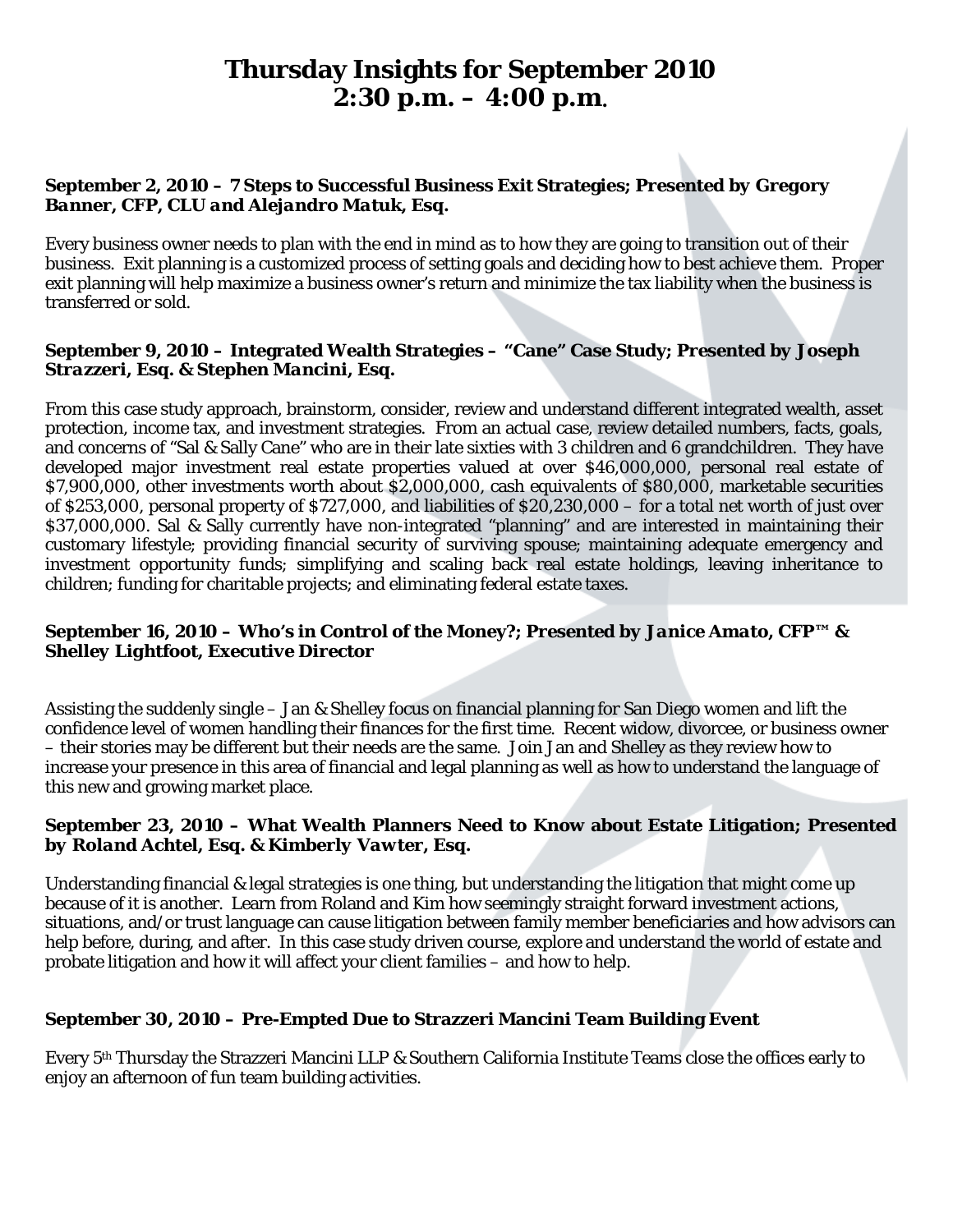# **Thursday Insights for October 2010 2:30 p.m. – 4:00 p.m.**

## **October 7, 2010 – Income for Life;** *Presented by John Jenkins, AEP®, EA, CFP® & Stephen Mancini, Esq.*

The Income for Life Model® is an investment strategy with the objective of providing inflation-adjusted income for life. The strategy allocates assets in a manner that places a heavy emphasis on guaranteed streams of income that continue over long periods of time. This is extremely important because Americans are increasingly being forced to rely upon their own retirement savings to create the retirement income they will need. With longevity increasing and interest rates low, creating durable streams of retirement income can be challenging. The Income for Life Model provides a sound foundation for creating that income.

### **October 14, 2010 – Building Bridges;** *Presented by Ryan Ponsford and Shelley Lightfoot, Executive Director*

We are all bridge builders. We can build strong bridges of friendship, encouragement, and good will; or we can build weak bridges that make it dangerous or even perilous for those that follow. Using real-life examples, this program will demonstrate that by tapping into story, the most primeval mode of human communication, thoughtful advisors can inspire their clients, deepen relationships, and guide them in powerful directions. Please join Ryan and Shelley for an interactive program about the bridges that we build in our lives. This presentation will strike a chord with and speak to your hearts, showing how to make a significant difference through the power of the legacy story.

### **October 21, 2010 – Real Estate Loan Update;** *Presented by Joseph Strazzeri, Esq. & Alejandro Matuk, Esq.*

Many of your clients may be facing challenging new legal and financial issues related to their real estate portfolios. Many of those issues revolve around commercial or other investment property loans, financing practices, and or products. Recent laws may impact your clients past, current or future real estate transactions; causing the need to analyze their options. Lender liability may be a negotiation tool to help clients find relief instead of throwing good money after bad.

## **October 28, 2010 – SCI Educational Members Mixer**

See back for further details!